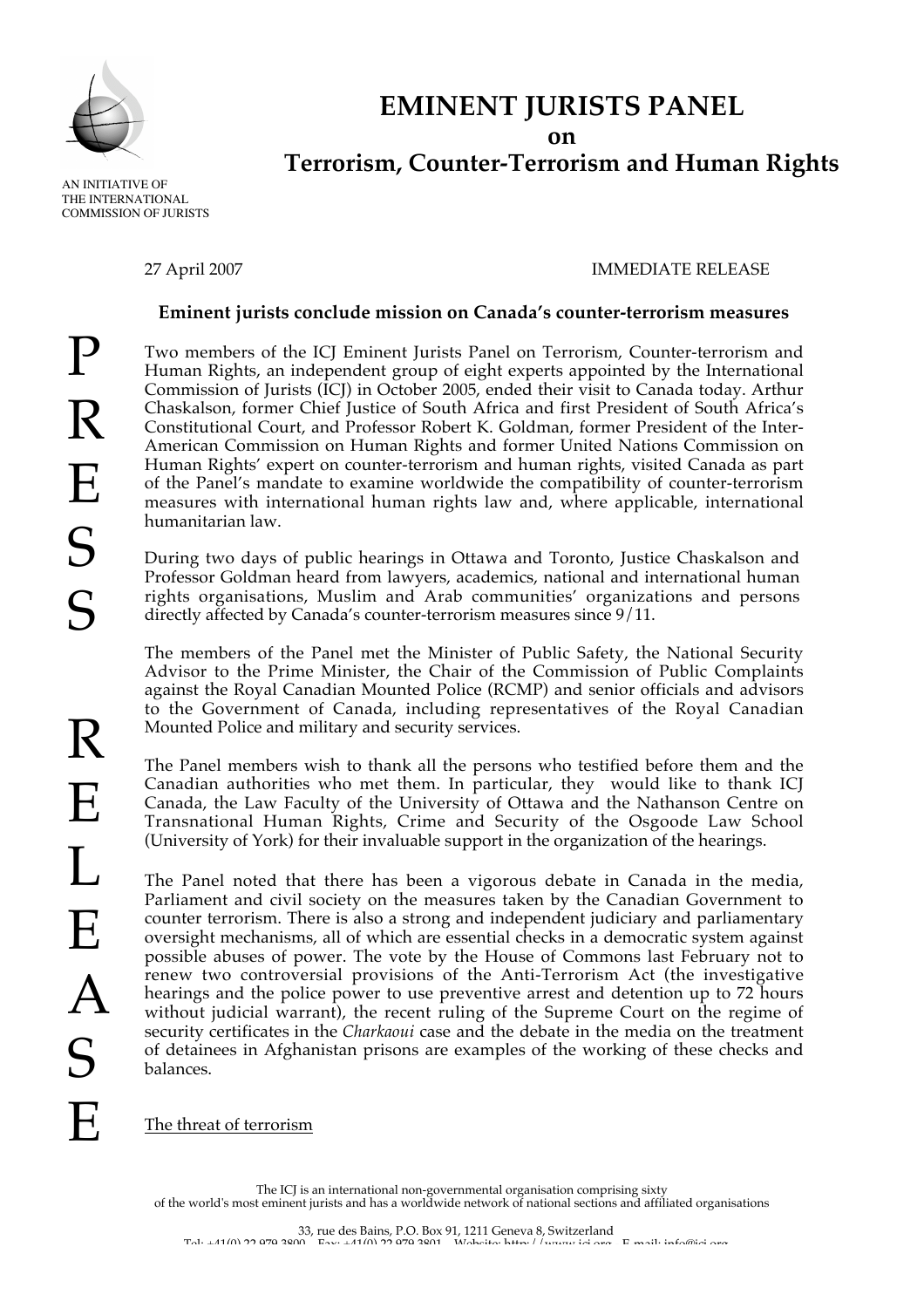During meetings with the Panel, the Canadian authorities stressed that Canada was and is vulnerable to terrorist attacks. They contended that the measures adopted since 9/11 were and continue to be justified and that the Government has struck the right balance between human rights and security. Those who gave evidence at the public hearings recognized that Canada faces risks of terrorist attacks and the right and duty of the state to protect against this threat. However, many witnesses who appeared before the Panel expressed the view that many of the laws and policies adopted in the aftermath of 9/11 were unnecessary and disproportionate, inconsistent with Canada's legal traditions and incompatible with Canada's international legal obligations.

#### The definition of terrorism and related offences under the Anti-Terrorism Act (ATA)

- Concerns were expressed about the speed with which ATA was enacted and in particular about the broad definition of "terrorist activity" contained in the Act and the risk that the clause requiring that the act be committed "in whole or in part for a political, religious or ideological purpose, objective or cause" leads to discrimination against the Muslim and Arab communities. Many witnesses, including representatives of Arab and Muslim communities drew attention to a widespread belief within these communities that the implementation of the Act is directed against Muslims and Arabs resulting in their stigmatization and a sense of insecurity. In this context, some participants welcomed the October 2006 ruling of the Superior Court of Ontario in the *Khawaja* case striking down the motivation requirement provision for being a violation of the rights to freedom of religion, expression and association while others expressed concern that the decision in fact broadens the definition. The Government representatives informed the Panel that they were aware of the concerns of the Muslim community and that positive action is taken to create a climate in which these concerns can be addressed and resolved.
- Concerns were raised about the breadth and imprecision of terminology used in the ATA, in particular the offence of "facilitating terrorist activities" and its potential implications for charities and persons.

#### **Privacy**

Concerns were raised about warrantless electronic surveillance of international communications introduced under ATA and the lack of adequate safeguards over collection, storage and sharing of the data. Participants expressed the view that an erosion of privacy within a free and democratic society could, in the long run, make the Canadian population less secure.

#### **Secrecy**

Growing secrecy surrounding national security measures was raised as a major issue of concern, in particular, the increasing reliance on untested intelligence information that becomes a substitute for evidence. In addition, concerns were expressed about cross-border sharing of intelligence information and about action taken on the basis of that intelligence that may have been obtained through torture and has often proven to be inaccurate. These actions are a matter of great concern when liberty is at stake as documented by the Maher Arar Commission of Inquiry. In light of these concerns, the introduction of a provision in Canada's domestic legislation to clearly prohibit the use in all legal and administrative proceedings of evidence obtained by torture or cruel, inhuman or degrading treatment was proposed by some participants.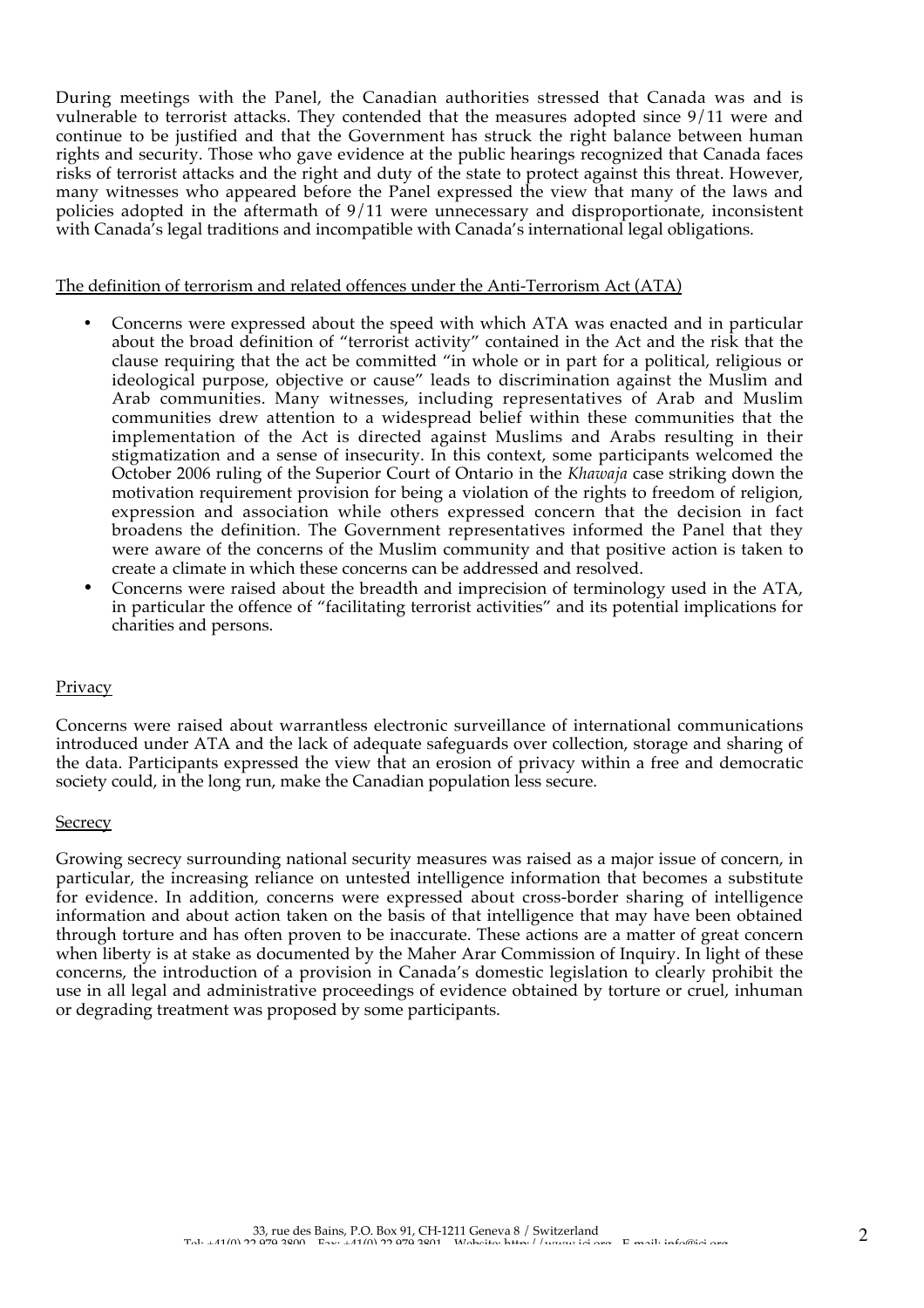- Concerns were raised also about the use of security certificates under the Immigration and Refugee Protection Act (IRPA) as a form of administrative detention against non-citizens suspected of being a security threat and that, in practice, has led to the detention for years without charge or trial of those subject to the certificates with very limited judicial review.
- Concerns were expressed about the secrecy of the proceedings (*ex parte* and *in camera*) in security certificate cases where evidence is presented only to the judge in the absence of the suspect and his or her counsel who only receive an unclassified summary of those proceedings.
- Although almost all individuals subject to security certificates have been released as a result of the *Charkaoui* decision, strict conditions and limitations have been imposed on them affecting their freedom of movement and their right to privacy. These measures constitute a severe form of punishment for persons who have not been accused or convicted of any crime. Several participants have expressed scepticism about the possible resort to special advocates as used in the United Kingdom as this system also falls short of guaranteeing due process rights.

#### Deportation on the basis of diplomatic assurances against torture

Serious concerns were raised about increasing reliance upon diplomatic assurances against torture to deport non-citizens suspected of involvement in terrorist activities. It was stressed that such deportation constitutes a major departure from the absolute prohibition in international law to send persons to countries where they face a risk of torture or illtreatment.

## Transfer of detainees in Afghanistan

• Several participants brought to the Panel's attention allegations that Canadian armed forces in Afghanistan have transferred detainees to the Afghan authorities under an arrangement where it was nonetheless foreseeable that these detainees would be subject to ill-treatment. The Panel was told that this arrangement was deeply flawed and incompatible with Canadian obligations under international humanitarian law, the Convention against Torture and other applicable international instruments. The Panel raised this issue with the Canadian authorities who indicated that if remedial action were necessary, Canada would undertake it.

#### Conclusions

Some witnesses contended that the Anti-Terrorism Act did not make Canada safer and suggested that existing criminal offences are an adequate tool to deal with security concerns. Several participants drew the Panel's attention to the fact that the Act's most controversial provisions have not been used and that very few persons have been charged under the Act in five years. Participants also contended that immigration law should not be used as an anti-terrorism tool and raised concerns that a departure from the normal requirement that the deprivation of liberty should be sanctioned by means of criminal proceedings could have a corrosive effect and seep into other areas of the law.

Attention was drawn to the findings in the Maher Arar Commission of inquiry, during which access to all evidence, including secret evidence, was provided, and which revealed that the sharing of information concerning Mr Arar which was false with the United States authorities had been a cause of his rendition to Syria and detention and torture there. They said that this illustrates the need for proper oversight of intelligence and security services to ensure greater accountability in case of abuses. A number of participants therefore called for the urgent implementation of the comprehensive recommendations of the Commission, especially the establishment of oversight mechanisms of the intelligence services (CSIS) and the Royal Canadian Mounted Police's national security activities.